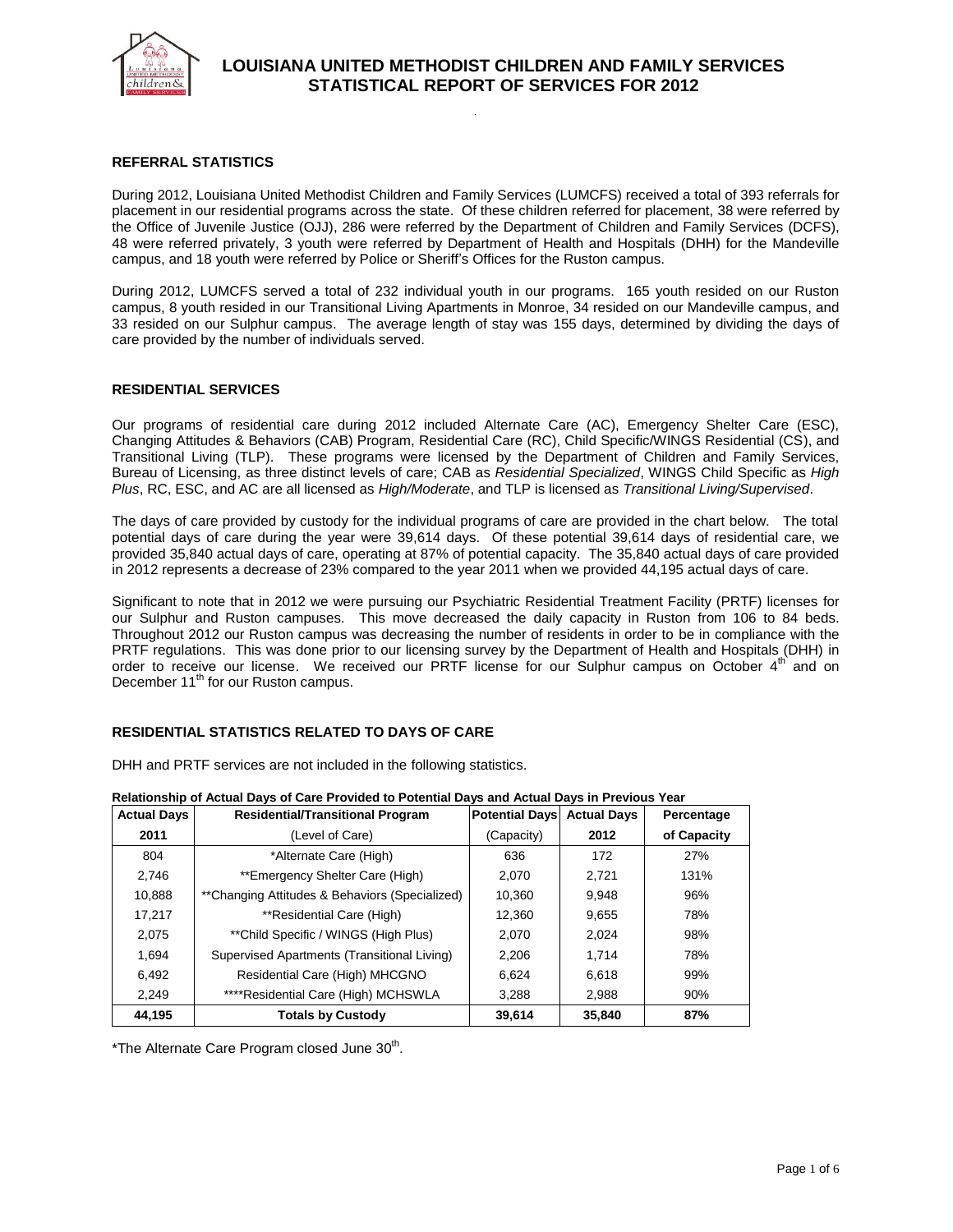

\*\* The Emergency Shelter Care, Changing Attitudes and Behaviors, Child Specific, and Residential Care Programs on the Ruston Campus ended services as of December 11<sup>th</sup> when PRTF services began.

\*\*\* Department of Health and Hospitals (DHH) is not a contractor of Residential Services. However, two beds were reserved for DHH on our MHCGNO campus on an as needed basis. This was done in an effort to assist Southeast Louisiana State Hospital with the facilitation of a less restrictive placement option for a select few of their adolescent clients. Thus, the statistics pertaining to that section are indicative of the program being used only on an "as needed" basis. We no longer reserve beds for DHH anymore.

\*\*\*\* The Residential Care Program in Sulphur ended services as of October 4<sup>th</sup> when PRTF services began.

### **RESIDENTIAL STATISTICS RELATED TO GENDER, RACE, AND CUSTODY**

|               |       | <b>Black</b> |        |       | White |        |       | Other |        |       | <b>TOTAL</b> |        |
|---------------|-------|--------------|--------|-------|-------|--------|-------|-------|--------|-------|--------------|--------|
| Custody       | Total | Male         | Female | Total | Male  | Female | Total | Male  | Female | Total | Male         | Female |
| АC            | 15    | 10           | 5      | 3     | 3     | 0      | 0     | 0     | 0      | 18    | 13           | 5      |
| <b>OJJ</b>    | 14    | 6            | 8      | 18    | 10    | 8      |       |       | 0      | 33    | 17           | 16     |
| <b>DCFS</b>   | 95    | 48           | 47     | 79    | 45    | 34     | 3     | 2     |        | 177   | 95           | 82     |
| PRI           | 0     | 0            | 0      |       |       | 0      | 0     | 0     | 0      |       |              |        |
| <b>DHH</b>    | າ     |              | 0      |       |       | 0      | 0     | 0     | 0      | 3     | 3            | 0      |
| <b>TOTALS</b> | 126   | 66           | 60     | 102   | 60    | 42     | 4     | 3     |        | 232   | 129          | 103    |

#### **Individuals by Race, Gender, and Custody**

| <b>Custody by Race</b> |         |            |            |             |            |
|------------------------|---------|------------|------------|-------------|------------|
| Race                   | AC      | <b>LLO</b> | <b>DHH</b> | <b>DCFS</b> | <b>PRI</b> |
| <b>Black</b>           | 83%     | 42%        | 67%        | 54%         | 0%         |
| White                  | 17%     | 56%        | 33%        | 45%         | 100%       |
| Other                  | 0%      | 2%         | 0%         | $1\%$       | $0\%$      |
| TOTALS                 | 100.00% | 100.00%    | 100%       | 100.00%     | 100.00%    |

#### **State by Race**

| Race          | State (DHH, DCFS,<br>OJJ) |  |  |
|---------------|---------------------------|--|--|
| Black         | 52%                       |  |  |
| White         | 46%                       |  |  |
| Other         | 2%                        |  |  |
| <b>TOTALS</b> | 100.00%                   |  |  |

#### **Racial Distribution**

| Race         | <b>Percentiles</b> |
|--------------|--------------------|
| Black        | 54%                |
| White        | 44%                |
| Other        | 2%                 |
| <b>TOTAL</b> | 100.00%            |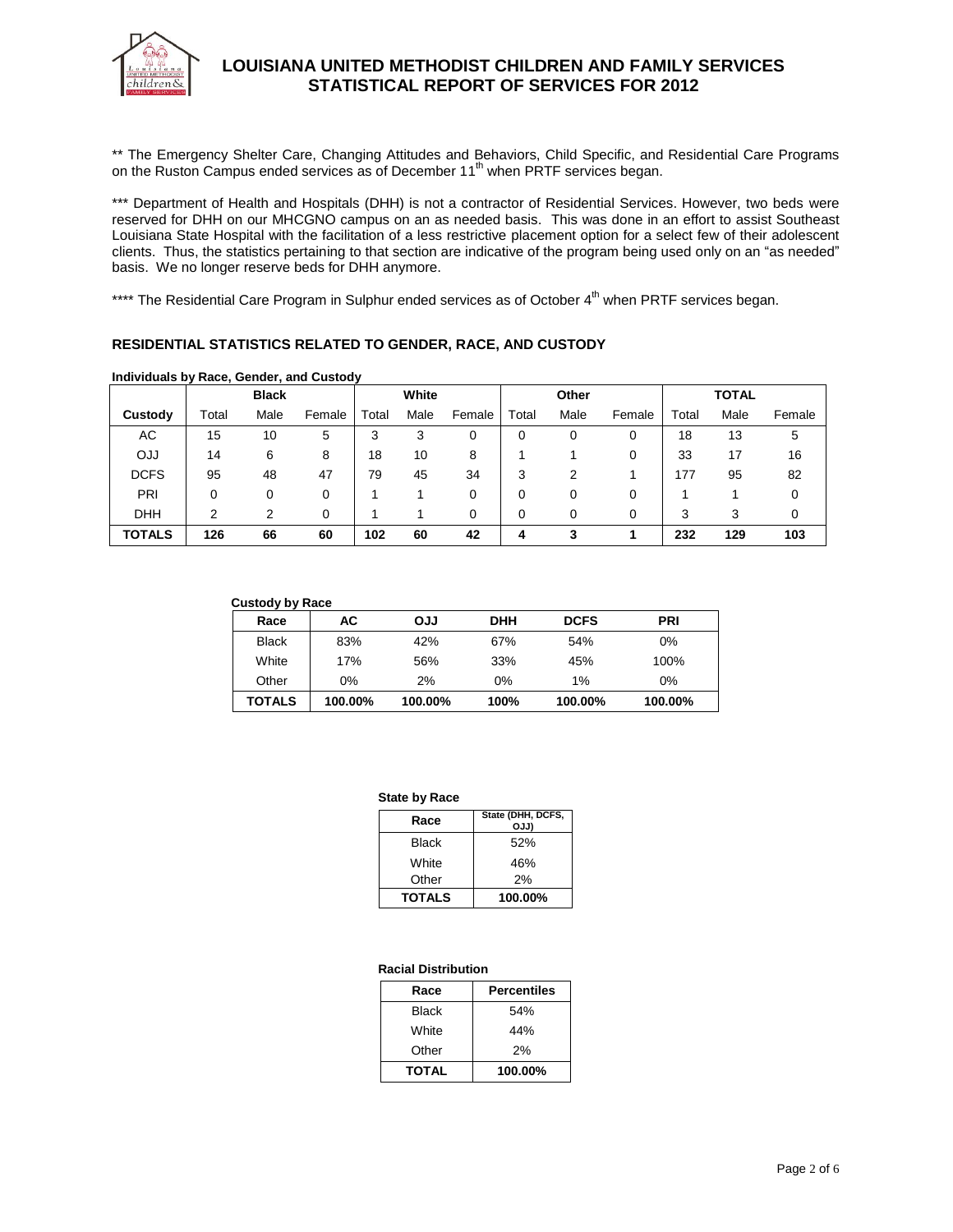

### **INDEPENDENT LIVING/TRANSITIONAL LIVING PROGRAM**

During 2012, the Life Skills Training Center presented 308 structured classes and seminars to 14-21 year olds. This is a decrease of 6% from the 328 structured classes and seminars taught in 2011. A total of 435 individual youth received services from the Independent Living Program. This is a decrease of 4% from the 451 individual youth who received services from the Independent Living Program in 2011. These decreases are partially due to the closure of a couple of programs in the region which contributed to the reduction in the number of youth served and the number of groups held. Children in the care of our agency, in the care of other child care agencies and in foster care have attended classes in subjects such as apartment hunting, check writing, banking, nutrition and many other subjects related to living independently. Our staff provides services to a catchment area which covers all of northeast Louisiana; from Lincoln Parish to the Mississippi River.

Each participant in the Independent Living Program receives a pre-test and post-test for independent living skills assessment. During 2012 the average score on pre-tests was 56% with the average on post-tests being 84% for a pre-test/post-test average percent of change of 28%.

The Transitional Living Program served 8 youth during 2012 compared to 13 in 2011. The 8 youth served were able to utilize their learned independent living skills within our program to maintain stability as evidenced by staying in school, maintaining a job, taking care of their apartment, and paying their bills.

#### **FAMILY COUNSELING CENTER**

During 2012, Family Counseling Center served a total of 7,323 individuals. This is an increase of 57% from the 4,671 individuals served during 2011. This number includes outpatient counseling, Crime Victim's Assistance program services, residential counseling services, community outreach education and prevention services, and professional evaluation and referral services.

| <b>Programs</b>                                   | <b>Families</b> | <b>Individuals</b> |
|---------------------------------------------------|-----------------|--------------------|
| <b>Outpatient Counseling Services</b>             | 412             | 1030               |
| <b>Outpatient CVA Counseling Services</b>         | 49              |                    |
| CVA Counseling for MCH Youth                      |                 | 44                 |
| <b>Community Education Trainings</b>              |                 | 599                |
| Distribution of Marketing & Educational Materials |                 | 1800               |
| Prevention Services through Publications:         |                 |                    |
| 2% of Circulation of Articles Published           |                 | 3,500              |
|                                                   |                 |                    |
| <b>Referrals to Community Services</b>            |                 | 350                |
| <b>TOTAL SERVED</b>                               | 461             | 7323               |

#### **Statistics of Services and Programs Offered During 2011**

#### **Subcategory Types of Services & Groups Offered by the Family Counseling Center during 2011**

| <b>Services</b>                                    | <b>Groups</b>                                                                                                   |  |  |
|----------------------------------------------------|-----------------------------------------------------------------------------------------------------------------|--|--|
| Individual Therapy                                 | Anger Management (Court-Ordered)                                                                                |  |  |
| Marital Therapy                                    | <b>ADHD Community Training</b>                                                                                  |  |  |
| Trauma Counseling                                  | CVA Adult Survivor Group for LMCH Residential Youth                                                             |  |  |
| Crime Victims' Program                             | <b>CVA Adult Survivor Group for Outpatients</b>                                                                 |  |  |
| <b>Play Therapy</b>                                | Filial Parenting for Parents of Traumatized Children (Family<br>Counseling Center and Trinity Methodist Church) |  |  |
| Group Counseling                                   | CHADD Parent to Parent for Parents of Children with ADHD                                                        |  |  |
| Collaborative Divorce                              | Grandparents Raising Grandchildren                                                                              |  |  |
| Community and Professional Trainings               | <b>Trans-parenting for Divorced Parents</b>                                                                     |  |  |
| Collaboration with Community Agencies and Churches | Collaborations with LATECH and ULM                                                                              |  |  |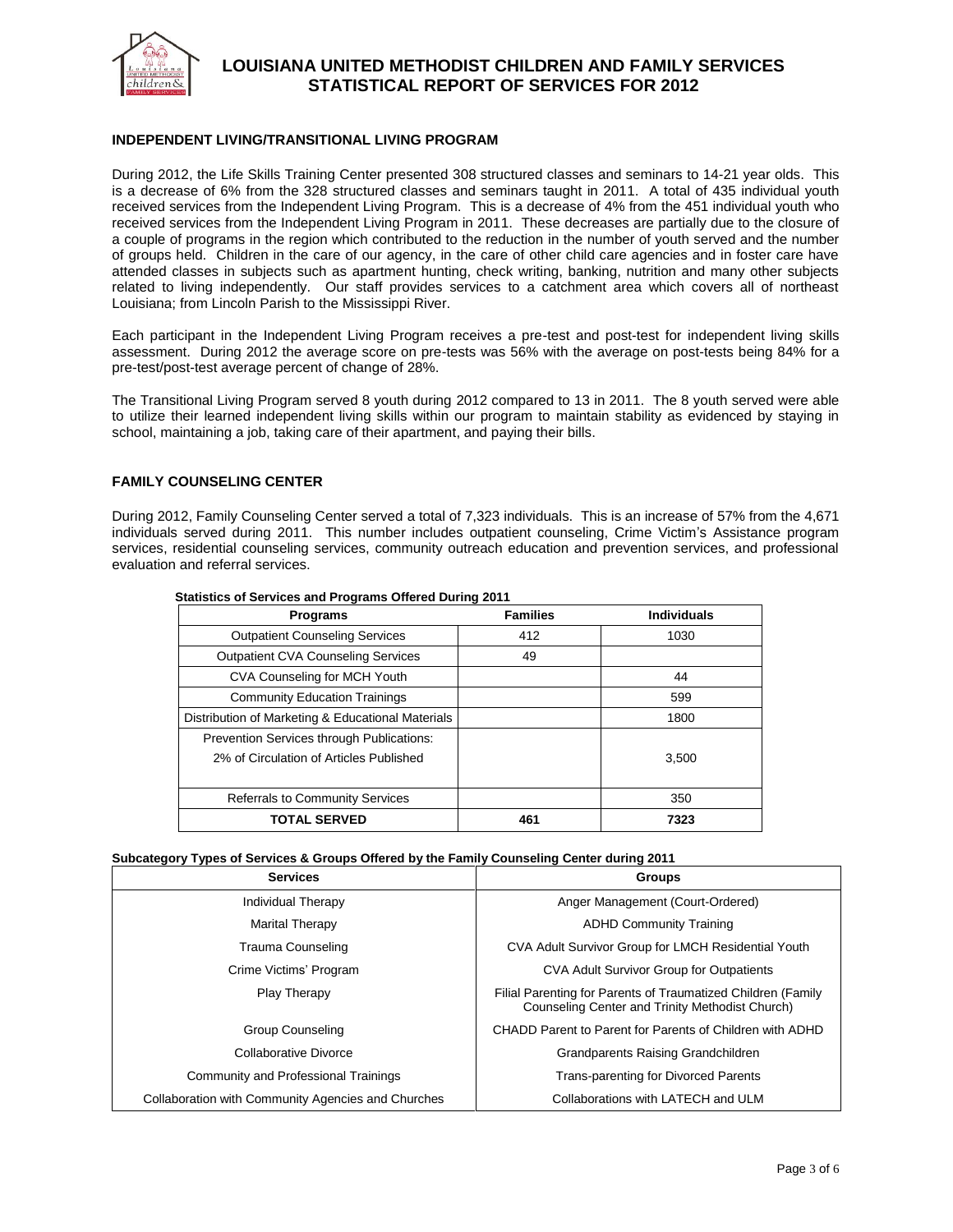

Family Counseling Center served individuals and families in 13 parishes and counties in Louisiana, Arkansas, and Mississippi. Approximately 2,472 outpatient counseling sessions were conducted in 2012. There was a 17% increase from 2011 in the number of families that received counseling services. Outpatient services included individual and family counseling, therapeutic groups, educational groups, community crisis intervention, community referrals, and professional training.

Our CVA program provided counseling services to 49 families in the community representing 86 family members or secondary victims. The United Way grant continues to help subsidize the sliding scale for individuals who are not able to pay the lowest amount on the scale. Over 50% of FCC clients utilize insurance.

In 2012 Family Counseling Center received 2 grants from United Way through Lincoln Health Foundation. One grant was for a part-time Community Mental Health Collaborator who was instrumental in creating partnerships with organizations including Boys and Girls Club, Lincoln Parish School Alternative program at Howard School, the Health Hut, Montessori School of Ruston and Trinity United Methodist Church. Our partnership with Montessori School involves FCC providing teacher and parent trainings. FCC collaborated with Trinity to offer a Community Parent Forum on Kids, Bullying and Technology. We offered Filial parenting groups, ADHD training and How to Recognize Child Abuse training in the community at various places including Life House, Trinity United Methodist Church, Union Christian Academy, Montessori School of Ruston, Lincoln Parish Library and Lincoln Parish Schools.

The second grant allowed FCC to offer counseling to the indigent in Lincoln Parish. FCC provided a counselor onsite at Boys and Girls Club two afternoons a week beginning in September. FCC utilized counseling interns from Louisiana Tech and University of Louisiana at Monroe and were able to provide them with 639 counseling hours and site supervision. We are pleased to be able to give back to the community through these partnerships.

We participated in a community trauma response at Farmerville High School. Our therapists presented at Rotary Club three times in 2012, at Louisiana Tech and other community groups and churches. Numerous articles were written about our services and mental health education.

We received a grant for 2013 from Lincoln Health Foundation which will allow FCC to continue providing services to the indigent in Lincoln Parish, to continue our partnerships and collaborative efforts with community agencies and churches, to develop new relationships, and to educate the community about mental health issues.

The Family Counseling Center continues to meet the needs of families in North Louisiana and to strengthen our specialties in children's services including play therapy, specialized parenting programs, trauma recovery which included use of Eye Movement Desensitization Reprocessing (EMDR), (TF-CBT) Trauma Focused Cognitive Behavioral Therapy and marriage issues including divorce recovery services for families and children.

#### **HOWARD SCHOOL**

Howard School provided educational services to 183 youth during the 2012 calendar year. Of these students, 152 were residents of LMCH and 31 were off-campus referrals from the Lincoln Parish School Board. Female students made up 103 of that number and male students made up 80. The average daily population of the Howard School and the John Allen Vocational Center was 105 students. Twelve high school students took state assessments. End of Course testing at the high school level was successful with 50% of the students who took tests passing to earn course credit. GEE testing was less successful with one student passing one section of the test. Junior high performance on state assessments saw significant gains in student achievement.

Howard School was rated an Academically Unacceptable School (AUS-3) school for 4 consecutive years of poor performance on state assessments. This rating does not accurately reflect teaching quality at the school. School performance is severely impacted by the high level of student transience. Approximately 81% of the students who began the school year at Howard School were not attending at the time of testing. This high turnover rate negatively impacts achievement; particularly when many of the students who enroll at Howard School throughout the year have been enrolled at 3 or more schools during the same school year. Howard School was recognized by the Louisiana Department of Education as a Top Gains school for its significant increase in student achievement. In 2011 67% of all students testing failed their respective tests. In 2012 62% made the minimal score to pass or higher.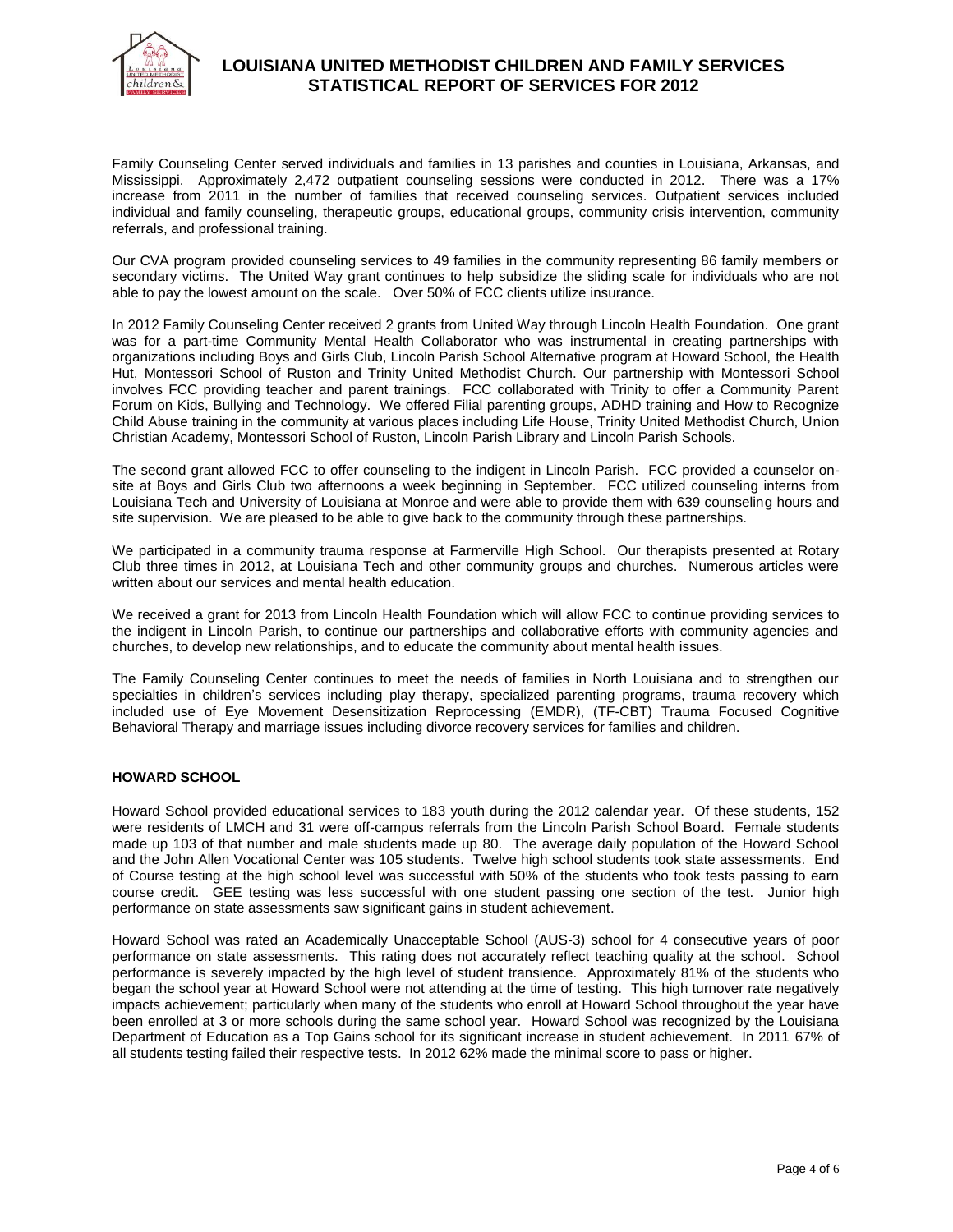

The John Allen Vocational Center served 43 students. Off-campus students comprised 20 of that number. Eight students in the GED program earned a GED. Sixteen students tested; resulting in a 50% passage rate. The national average for GED attainment is that 65% of all test takers pass the test. One student at the John Allen Vocational Center earned NCCER accreditation which certifies they had acquired basic construction skills valued by contractors. One student earned a State of Louisiana Barber's License. No students earned welding helper certifications.

### **FAMILY PLUS PROGRAM**

During the calendar year of 2012, the programs of the Family Plus department provided assistance to a total of 684 individuals and 243 families. Services we offered included such things as intensive in-home counseling, out-patient counseling, assessments, referrals, aftercare, seminars and workshops.

Our regional Family Plus offices provided services to 173 families and 420 individuals. Baton Rouge Family Plus served 28 families and 47 individuals. Monroe Family Plus served 41 families and 113 individuals. Family Plus of Natchitoches served 8 families and 20 individuals. In Pineville, Family Plus served 43 families and 131 individuals. In Shreveport, Family Plus served 53 families and 109 individuals.

The Multi Systemic Therapy (MST) in-home program in Shreveport, Monroe and Lake Charles areas served a total of 70 families, representing 264 individuals. This marks our sixth complete year of providing this service. During 2012, we were able to add a new MST Team in Lake Charles, which began offering MST in August. During 2012, our existing MST Teams in Monroe and Shreveport had 89% of MST cases successfully complete treatment. In 83% of those MST cases the youth was living at home and had no new arrests, and in 87% of those cases the youth was demonstrating success in an Educational/Vocational setting. Multi-Systemic Therapy continues to be partially funded by Medicaid in Louisiana.

During 2012, Family Plus continued to offer Active Parenting classes and/or the Strengthening Families Program in all locations. Also, Family Plus staff assisted several private families in placing youth into a residential treatment program on the Ruston campus. These private youth generally stay for a brief stabilization period. The Baton Rouge Family Plus office was closed in May of 2012, due to lower than expected activity. Elsewhere, the demand for services remains great, and Family Plus continues to strive to meet the needs of families in Louisiana.

## **OUTDOOR WILDERNESS LEARNING (OWL) CENTER**

The OWL was visited by approximately 10,000 individuals in 2012. We provided a variety of activities for LMCH youth, as well as served the community with our campus and programs.

The Henning Conference Center was visited by over 4,000 people last year. It was used for numerous LMCH functions, including LMCH Thanksgiving dinner and staff Christmas luncheon, summer program speakers, 4-H activities, and various trainings. It was also utilized by the community for events such as weddings, family reunions, workshops, summer camps, and church/ business retreats.

The Thomas Henning Family Lodge continues to be utilized by LMCH youth's family members and staff from satellite offices. Our youth enjoy being able to stay with their families and take part in family therapy. They also have the opportunity to strengthen family bonds by simply hanging out together in our wilderness setting. Guests have noted they particularly enjoyed the peaceful setting and the chance to "get away from it all."

With over 2,000 participants in 2012, the ropes course continues to be popular with groups of all ages and background. This year's outside groups included churches, athletic teams, school groups and business corporations. Many of these groups come back every year, and incorporate the ropes course into their events as an important teambuilding tool. Ropes activities focus on problem solving, leadership skills, effective communication, and trust. The staff and youth from LMCH have the opportunity to take part in teambuilding events throughout the year. This is a great way to build relationships between the youth and staff. These elements provide the chance to get out of their comfort zones and stretch and grow together.

Volunteers continue to be a major part of the OWL's success. We hosted groups all over Louisiana and from as far away as Minnesota. As always, they came with a wide range of talents, as well as the most important asset for an OWL volunteer: the willingness to work! OWL volunteers cleared trails, worked in the greenhouse, painted and cleaned buildings, helped set up our new outdoor classroom and worked on various construction projects. We also have a wonderful core group of volunteers who come on a regular basis to make salsa and jelly from several local